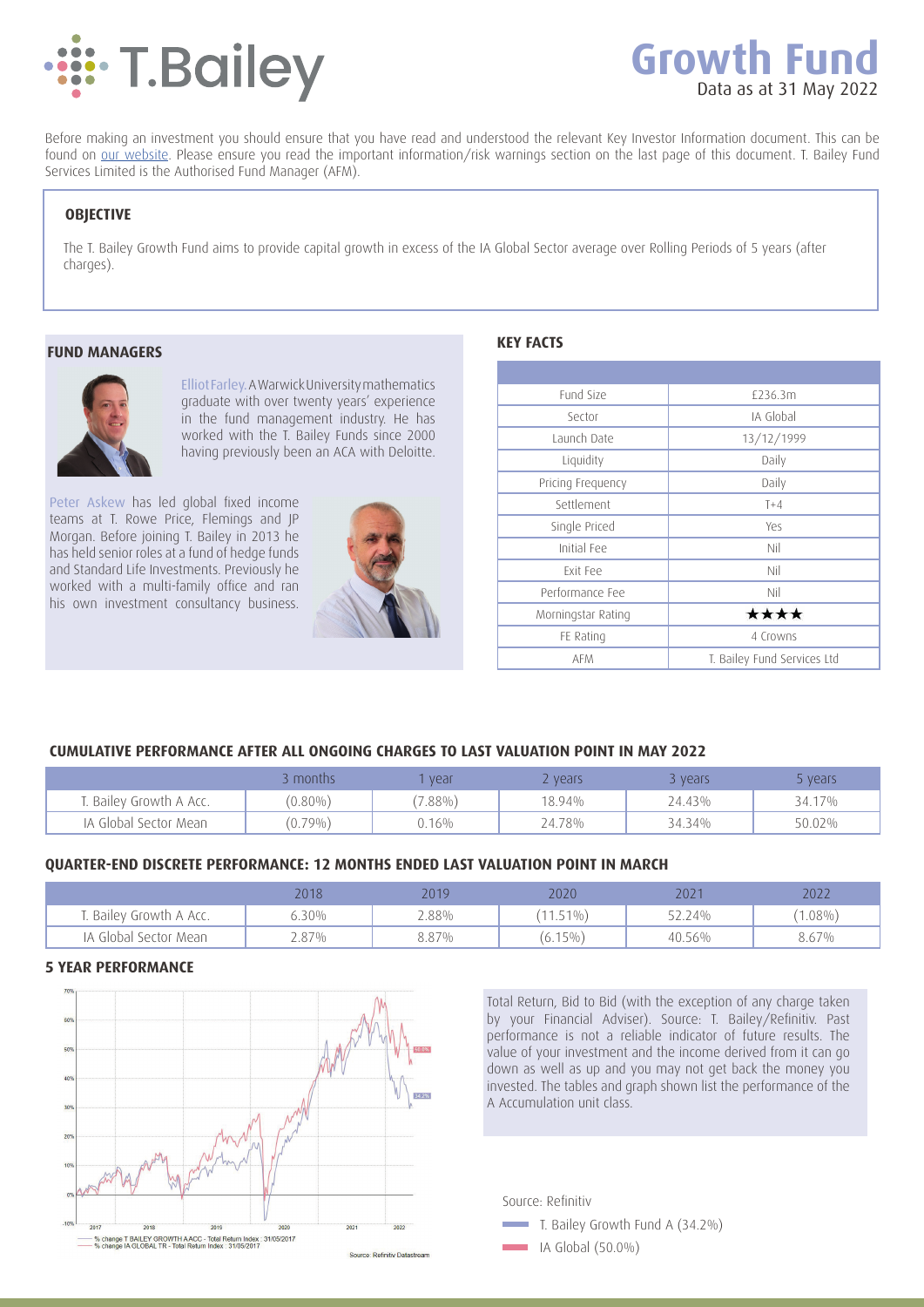

# **Growth Fund**

Data as at 31 May 2022

| <b>TOP 10 HOLDINGS</b>                         | 0/0   |
|------------------------------------------------|-------|
| Polar Capital UK Value Opportunities           | 5.4   |
| RobecoSAM Smart Materials                      | 5.2   |
| Schroder ISF Global Energy Transition          | 5.0   |
| Polar Capital Global Insurance                 | 4.8   |
| Schroder ISF Global Sustainable Food and Water | 4.6   |
| JPM Japan                                      | 4.5   |
| Chrysalis Investments JPM Japan                | 4.3   |
| Mi Chelverton UK Equity Growth                 | 4.3   |
| Premier Miton US Opportunities                 | 4.2   |
| First Trust Indxx Innovative Trans & Process   | 4.0   |
| Sub Total                                      | 46.3  |
| Other 16 Holdings                              | 42.5  |
| Cash                                           | 11.2  |
| <b>TOTAL</b>                                   | 100.0 |



# **COMMENTARY**

May saw financial asset prices reflect concerns over how high developed economy central banks would hike official short-term interest rates to belatedly address inflation and regain some credibility in the eyes of investors. First signs of inflation peaking in the US, and an indication of the US Federal Reserve becoming more pragmatic to avoid a recession later in May, brought about some respite for risk asset prices after a torrid time in the first three weeks of May. The US Nasdaq Composite Index was down just over 2% in May having been down over 10% at one point.

Global equities rebounded strongly in the final week of May almost erasing the losses built up during its first three weeks. Japan was one of the better performers. Thematically, energy transition (with climate change, the Fund's largest thematic exposure) and materials were good contributors to performance in May. The fund's commodity exposure was also a helpful contributor.

The jury is out on recession possibilities and on US rate hikes but breakeven rates have fallen back as have interest rate futures. Signs of moderating inflation have yet to be seen in Europe and the UK. Higher short-term interest rates are coming at a time when households are being hit by higher food and energy prices. Avoiding a recession in the UK and Europe will be more of a challenge than in the US. China's zero-tolerance policy to Covid outbreaks should moderate in the months ahead, easing supply chain problems.

Markets will continue to pay close attention to earnings and company outlooks with immediate and significant price moves on any surprises.

**For more up to date commentary and market views please visit our website.**